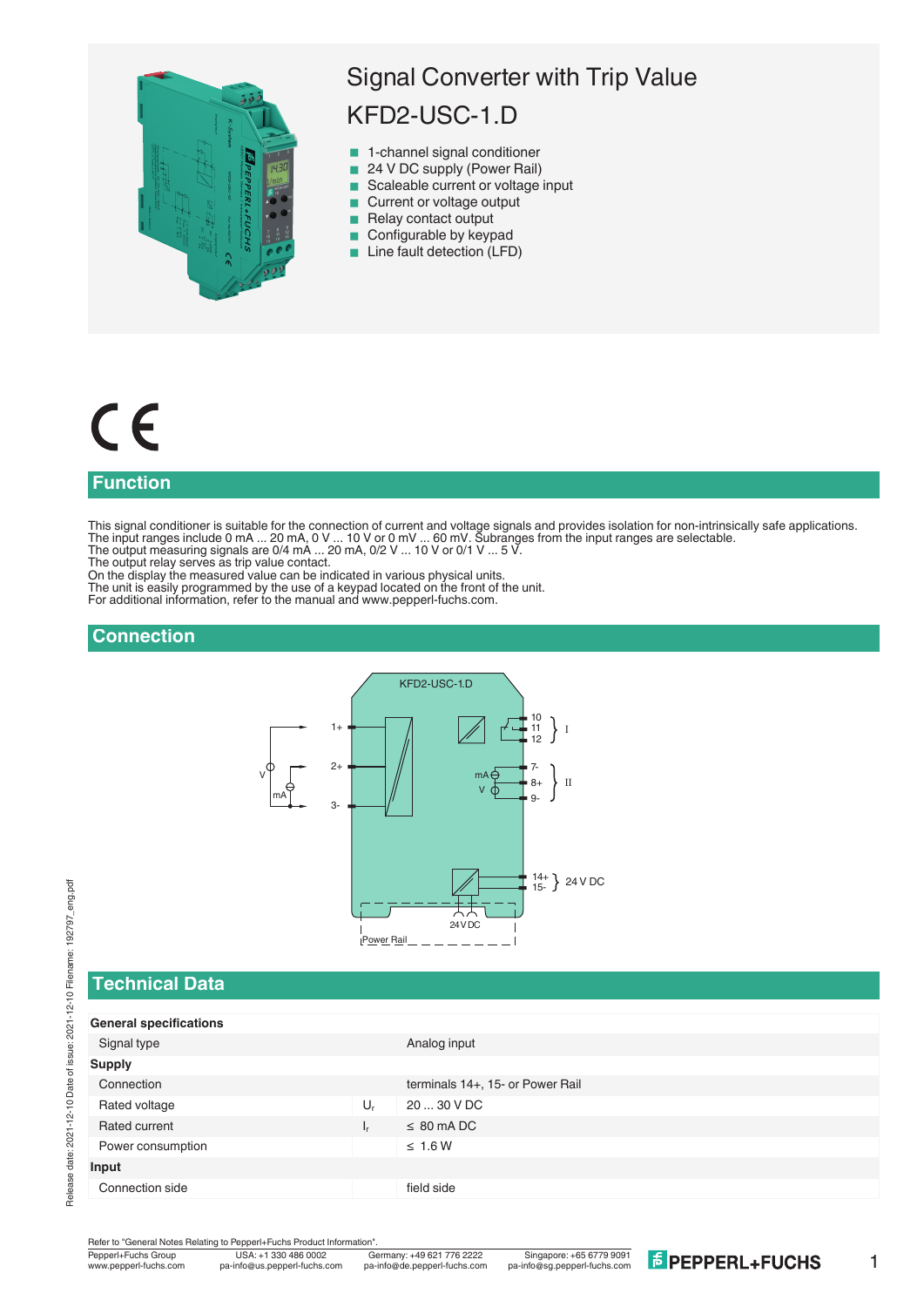| <b>Technical Data</b>            |                                                                                      |
|----------------------------------|--------------------------------------------------------------------------------------|
| Connection                       | terminals $1+$ , $3-$ : mV, V; terminals $2+$ , $3-$ : mA                            |
| Input resistance                 | voltage: 1 M $\Omega$ , current: max. 100 $\Omega$                                   |
| Limit                            | 30 V                                                                                 |
| Current                          | 020mA                                                                                |
| Voltage                          | $0 \dots 10 V / 0 \dots 60 mV$                                                       |
| Resolution                       | 15 Bit                                                                               |
| Output                           |                                                                                      |
| Connection side                  | control side                                                                         |
| Connection                       | output I: terminals 10, 11, 12<br>output II: terminals 7-, 8+, 9-                    |
| Output I                         | signal, relay                                                                        |
| Contact loading                  | 250 V AC/2 A/cos φ 0.7; 40 V DC/2 A                                                  |
| Mechanical life                  | 2 x 10 <sup>7</sup> switching cycles                                                 |
| Energized/De-energized delay     | approx. 10 ms / approx. 10 ms                                                        |
| Output II                        | analog                                                                               |
| Load                             | current: max. 550 $\Omega$ , voltage: min. 1 k $\Omega$                              |
| Analog voltage output            | $0/1$ $5$ V, $0/2$ 10 V                                                              |
| Analog current output            | $0/4$ 20 mA                                                                          |
| <b>Transfer characteristics</b>  |                                                                                      |
| Deviation                        | 0.1 % of full-scale value                                                            |
| Resolution/accuracy              | current: 1 µA/20 µA<br>voltage: 0.5 mV/10 mV<br>mV: $3 \mu V/60 \mu V$               |
| Influence of ambient temperature | 0.003 %/K (30 ppm)                                                                   |
| <b>Reaction time</b>             | $\geq 150$ ms/ $\leq 300$ ms                                                         |
| <b>Galvanic isolation</b>        |                                                                                      |
| Input/Output                     | reinforced insulation according to IEC/EN 61010-1, rated insulation voltage 300 Veff |
| Input/power supply               | reinforced insulation according to IEC/EN 61010-1, rated insulation voltage 300 Veff |
| Output/power supply              | reinforced insulation according to IEC/EN 61010-1, rated insulation voltage 300 Veff |
| Indicators/settings              |                                                                                      |
| Display elements                 | display                                                                              |
| Control elements                 | Control panel                                                                        |
| Configuration                    | via operating buttons                                                                |
| Labeling                         | space for labeling at the front                                                      |
| <b>Directive conformity</b>      |                                                                                      |
| Electromagnetic compatibility    |                                                                                      |
| Directive 2014/30/EU             | EN 61326-1:2013 (industrial locations)                                               |
| Low voltage                      |                                                                                      |
| Directive 2014/35/EU             | EN 61010-1:2010                                                                      |
| Conformity                       |                                                                                      |
| Electromagnetic compatibility    | <b>NE21</b>                                                                          |
| Degree of protection             | IEC 60529                                                                            |
| <b>Ambient conditions</b>        |                                                                                      |
| Ambient temperature              | $-2060 °C (-4140 °F)$                                                                |
| <b>Mechanical specifications</b> |                                                                                      |
| Degree of protection             | <b>IP20</b>                                                                          |
| Connection                       | screw terminals                                                                      |
| Mass                             | 150 g                                                                                |
| <b>Dimensions</b>                | 20 x 119 x 115 mm (0.8 x 4.7 x 4.5 inch) (W x H x D), housing type B2                |
| Mounting                         | on 35 mm DIN mounting rail acc. to EN 60715:2001                                     |

#### **General information**

Supplementary information Observe the certificates, declarations of conformity, instruction manuals, and manuals where applicable. For information see www.pepperl-fuchs.com.

Refer to "General Notes Relating to Pepperl+Fuchs Product Information"

2